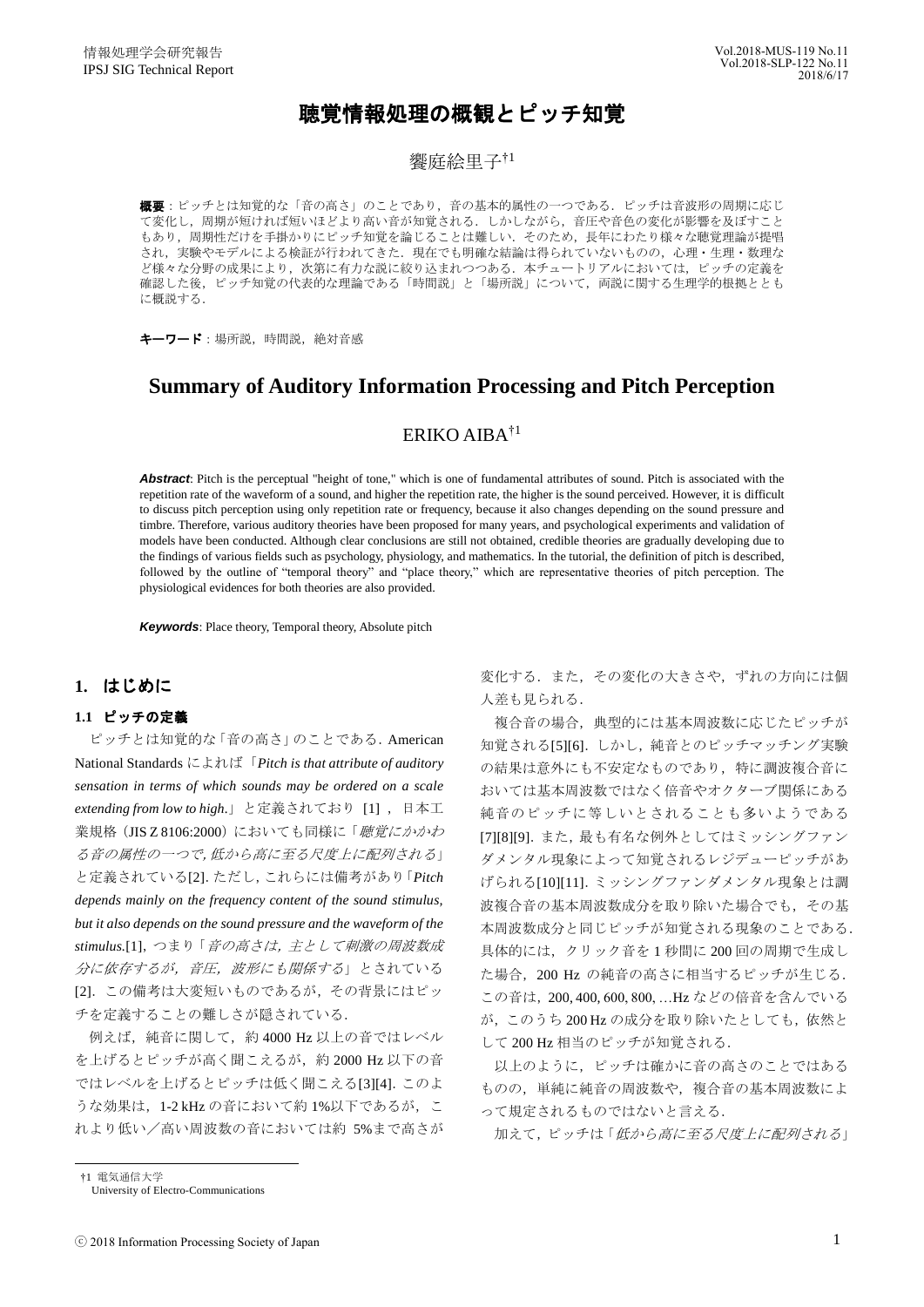という一次元的性質だけでは説明できない.これは音楽に おける音階を思い起こせば容易に理解することができる. 音階は、ドから始まり,レ,ミ,ファ,ソ,ラ,シと上行 した後,再びドという階名の音にかえるのである[12].つま り,ピッチには周波数が高くなるにつれて上行するという 性質(トーンハイト)に加えて、1 オクターブを周期とす る循環的な性質(トーンクロマ)を併せ持っているのであ る.

ピッチの定義とは,やはり一筋縄ではいかないことがお 分かりいただけたと思う.観察された様々なピッチ知覚現 象をもとに,多くの研究者が聴覚理論を提唱してきたもの の,いまだに明確な結論は得られていない.しかしながら, 心理・生理・数理など様々な分野の成果により,次第に有 力な説に絞り込まれつつあることも確かである.

次に,特に長く議論の対象となってきたピッチ知覚理論 である「時間説」と「場所説」について述べる.

### **2.** 聴覚理論

#### **2.1** 時間説と場所説

時間説とは,音に含まれる周期性などの時間情報を手掛 かりとしてピッチを知覚しているとする説である.時間説 を唱えた Seebeck は,等間隔に穴を開けた回転円盤に管か ら空気流を吹き付けることでインパルス波を発生させ、そ れによってピッチを生成した.円盤の回転が速くなればイ ンパルス波が発生する周期は短くなり,それにつれてピッ チが高くなる.この実験から,Seebeck はピッチが時間情報 によって規定されるという時間説をとった.特に,前述の レジデューピッチは,時間説の強力な証拠とされた.

これに対し、場所説とは、蝸牛基底膜上で共鳴する周波 数が場所によって少しずつ異なり(鼓膜に近いほど低い周 波数が共鳴),それによってピッチを知覚しているとする説 である.この説は,複合音のピッチはその音に含まれる周 波数成分の存在によってのみ知覚されるとする「Ohm の法 則」に基づき Helmholtz が提唱した理論である[13].レジデ ューピッチが報告されるまでは,場所説が有力であるとさ れていた.

しかしながら,時間説だけでは説明できない知覚現象が 観察されるようになり,新たにパターン認識の原理を適用 したモデルが提案されることとなった[14][15] [3].

#### **2.2** パターン認識モデル

パターン認識モデルは,場所説を踏襲するモデルであり, 基本的には二つの段階を含んでいる.第一段階目は,周波 数分析器の役割を担っており,粗い帯域フィルタ群によっ て周波数成分が分解される.この段階が,蝸牛基底膜上の 場所に応じて共鳴する周波数が違うという場所説に対応し ている.第二段階目では,分解された周波数成分を用いて パターン認識が行われる. 従って、レジデューピッチのよ うに基本周波数が存在しない音であっても、残された周波

数成分のパターンからピッチを抽出しているとしている.

#### **2.3** 生理学的証拠

動物による神経生理学的実験においては,刺激波形の特 定の位相に対して生じる神経発火(位相固定)は 4-5 kHz 以 上で消失する[16][17].知覚においても,これ以上の周波数 では,純音の周波数弁別する能力は低下し,音楽的な高さ の感覚も消失する. 従って, 4-5 kHz 以下の周波数範囲では 時間情報が利用されている可能性が高いと考えられる.ま た,位相固定が消失する領域であってもピッチが失われる わけではないことから,4-5 kHz 以上の周波数範囲では場 所情報が利用されていると考えられる[18].

また,レジデューピッチを引き起こす高調波成分を提示 した場合,基本周波数のみを聞かせた場合と同じように応 答するニューロンの存在が一次聴覚野において観察されて いる[19][20].つまり,同一のニューロンが時間情報にも場 所情報にも反応しているということを示している.

#### **3.** おわりに

長きにわたり,どちらの説が正しいかについて議論が行 われてきたが,現在ではどちらも活用されているという説 が有力である.使える手がかりは何でも使う,あるいは状 況に応じて最適な情報処理を行っているというのが妥当な 見解かも知れない.最近では機械学習を用いた新たな研究 も登場しており,この歴史的テーマに大きな展開がもたら されることが期待される.

#### 参考文献

- [1] ANSI, American National Standard: Acoustical Terminology. New York: American National Standard Institute, 1994.
- [2] 日本工業規格 JIS X 8106, 2000.
- [3] E. Terhardt, "Pitch of pure tones: its relation to intensity," in Facts and models in hearing, ed: Springer, 1974, pp. 353-360.
- [4] J. Verschuure and A. Van Meeteren, "The effect of intensity on pitch," Acta Acustica united with Acustica, vol. 32, pp. 33-44, 1975.
- [5] R. W. Peters, B. C. Moore, and B. R. Glasberg, "Pitch of components of complex tones," The Journal of the Acoustical Society of America, vol. 73, pp. 924-929, 1983.
- [6] W. M. Hartmann and S. L. Doty, "On the pitches of the components of a complex tone," The Journal of the Acoustical Society of America, vol. 99, pp. 567-578, 1996.
- [7] L. A. Jeffress, "The pitch of complex tones," The American Journal of Psychology, vol. 53, pp. 240-250, 1940.
- [8] H. Davis, S. Silverman, and D. McAuliffe, "Some observations on pitch and frequency," The Journal of the Acoustical Society of America, vol. 23, pp. 40-42, 1951.
- [9] 大串健吾, "複合音の高さの知覚形成のメカニズム," 日本音 響学会誌, vol. 32, pp. 300-309, 1976.
- [10] J. F. Schouten, R. J. Ritsma, and B. L. Cardozo, "Pitch of the Residue," The Journal of the Acoustical Society of America, vol. 34, pp. 1418-1424, 1962.
- [11] 日本音響学会, 音響用語辞典: コロナ社, 2003.
- [12] A. Bachem, "Chroma Fixation at the Ends of the Musical Frequency Scale," The Journal of the Acoustical Society of America, vol. 20, pp. 704-705, 1948.